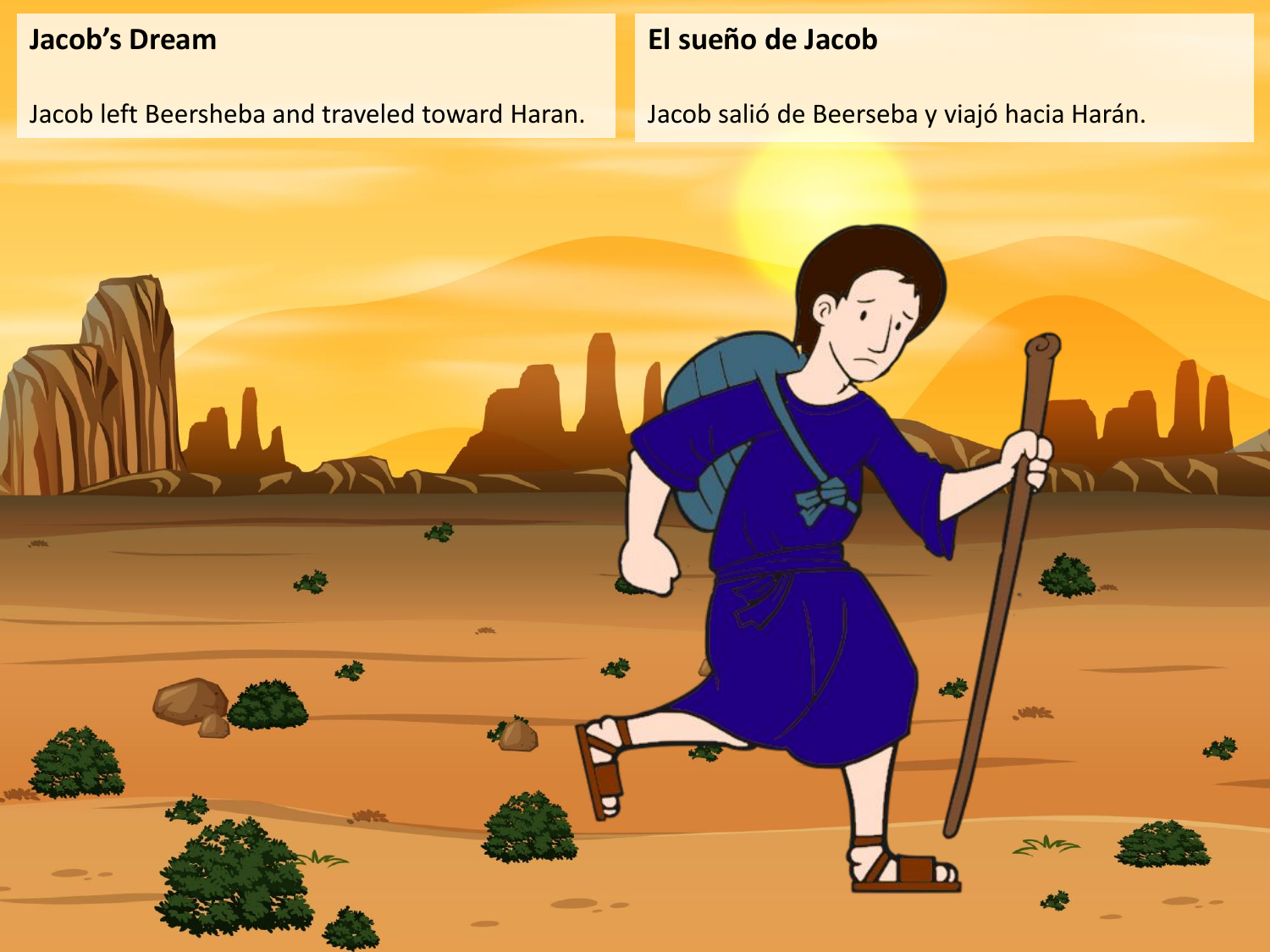The sun had already set when he came to a good place to spend the night. He took a rock there and laid his head on it to sleep.

洲叫

A la caída del sol, llegó a un buen lugar para acampar, y se quedó allí a pasar la noche. Jacob encontró una piedra donde reposar su cabeza y se acostó a dormir.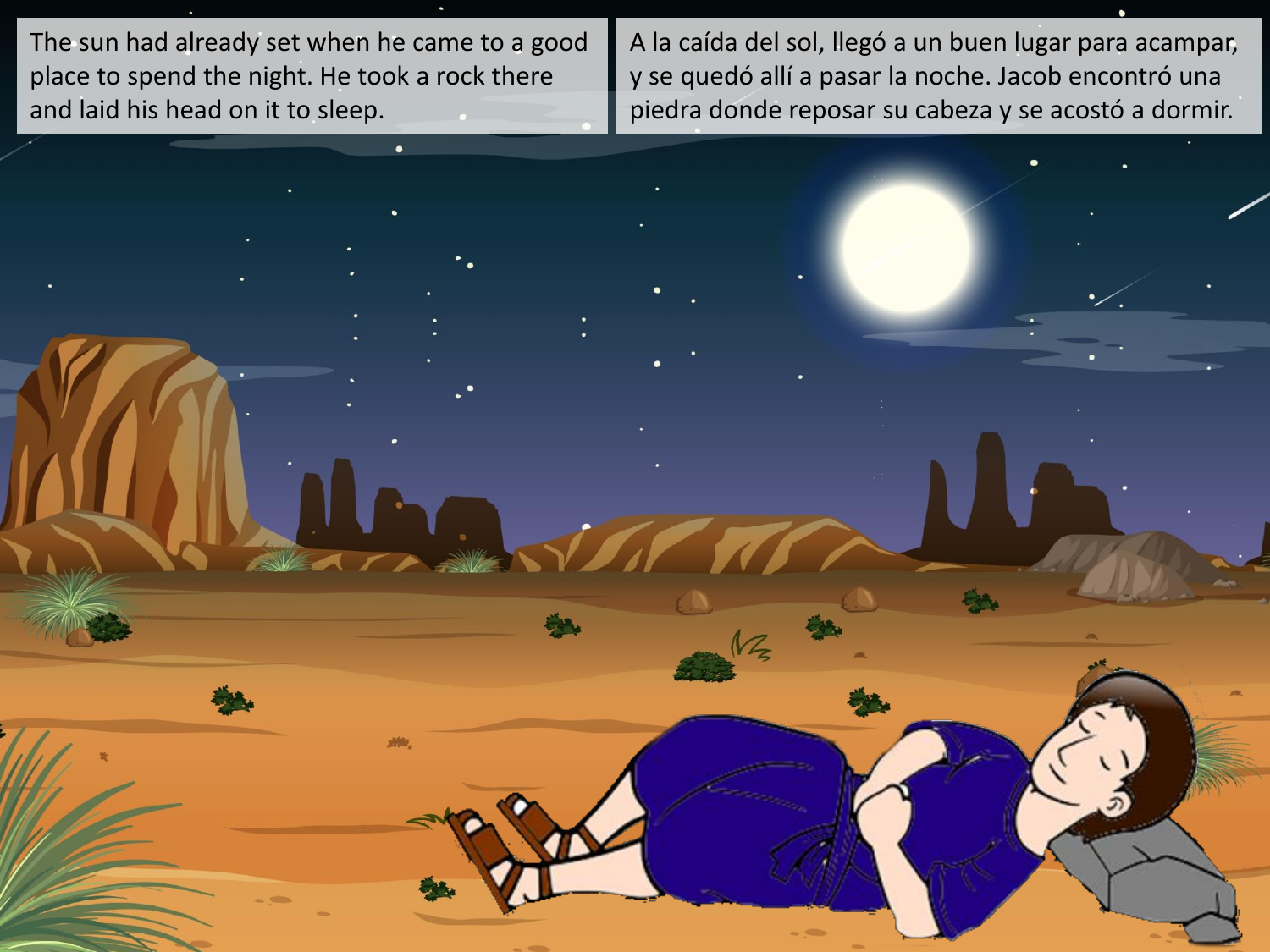Jacob had a dream. He dreamed there was a ladder that was on the ground and reached up into heaven. He saw the angels of God going up and down the ladder. And then Jacob saw the LORD standing by the ladder. He said, "I am with you, and I will protect you everywhere you go.

*Mientras dormía, Jacob soñó con una escalera que se extendía desde la tierra hasta el cielo, y vio a los ángeles de Dios que subían y bajaban por ella. En la parte superior de la escalera estaba el Señor, quien le dijo: «Yo estoy contigo y te protegeré dondequiera que vayas».*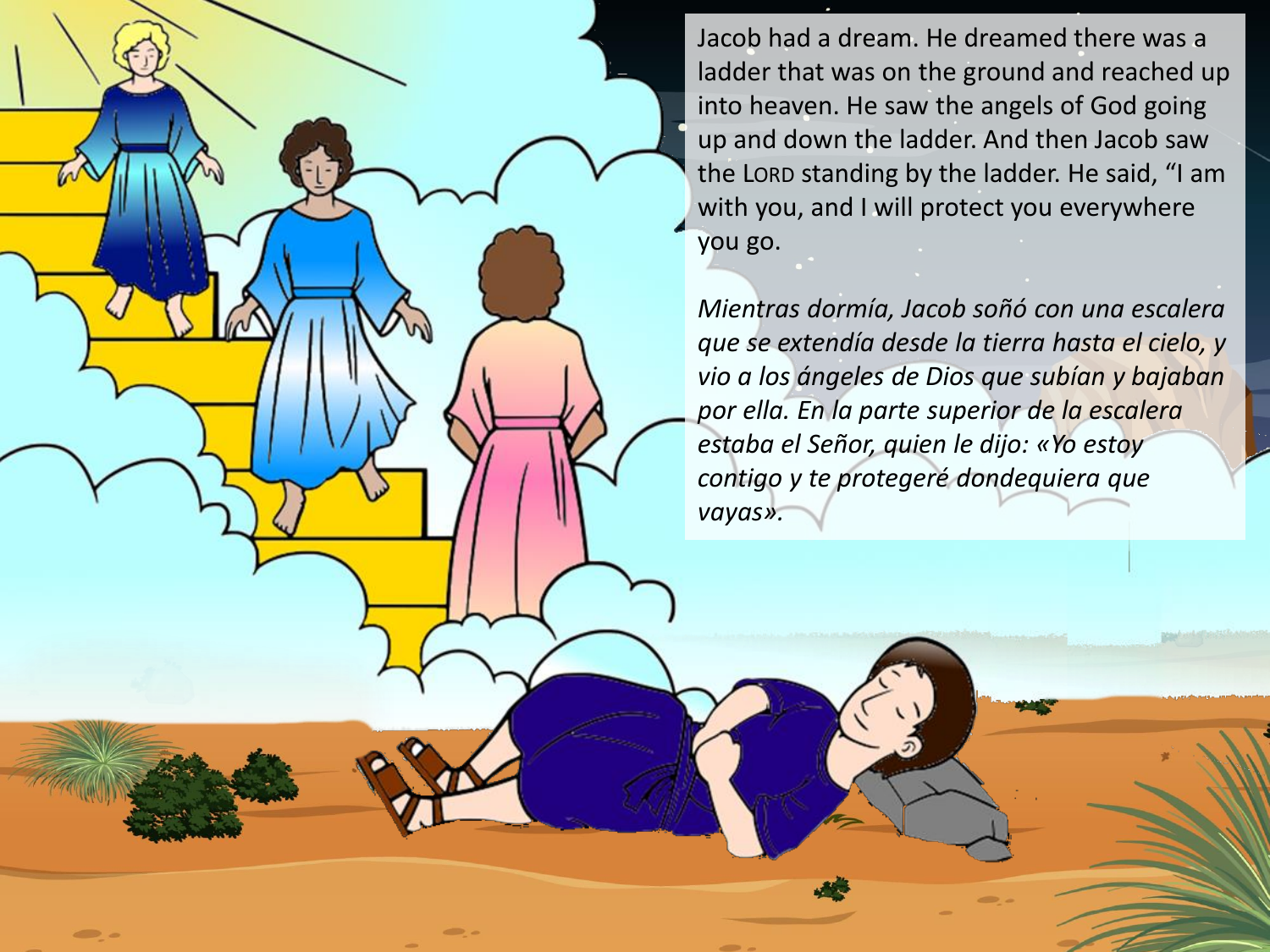The next morning Jacob got up very early. He took a stone and set it upright as a memorial pillar. Then he poured olive oil over it.

A la mañana siguiente, Jacob despertó muy temprano y erigió como columna conmemorativa una piedra y después derramó aceite de oliva sobre ella.

 $M_{2}$ 

**SHOW**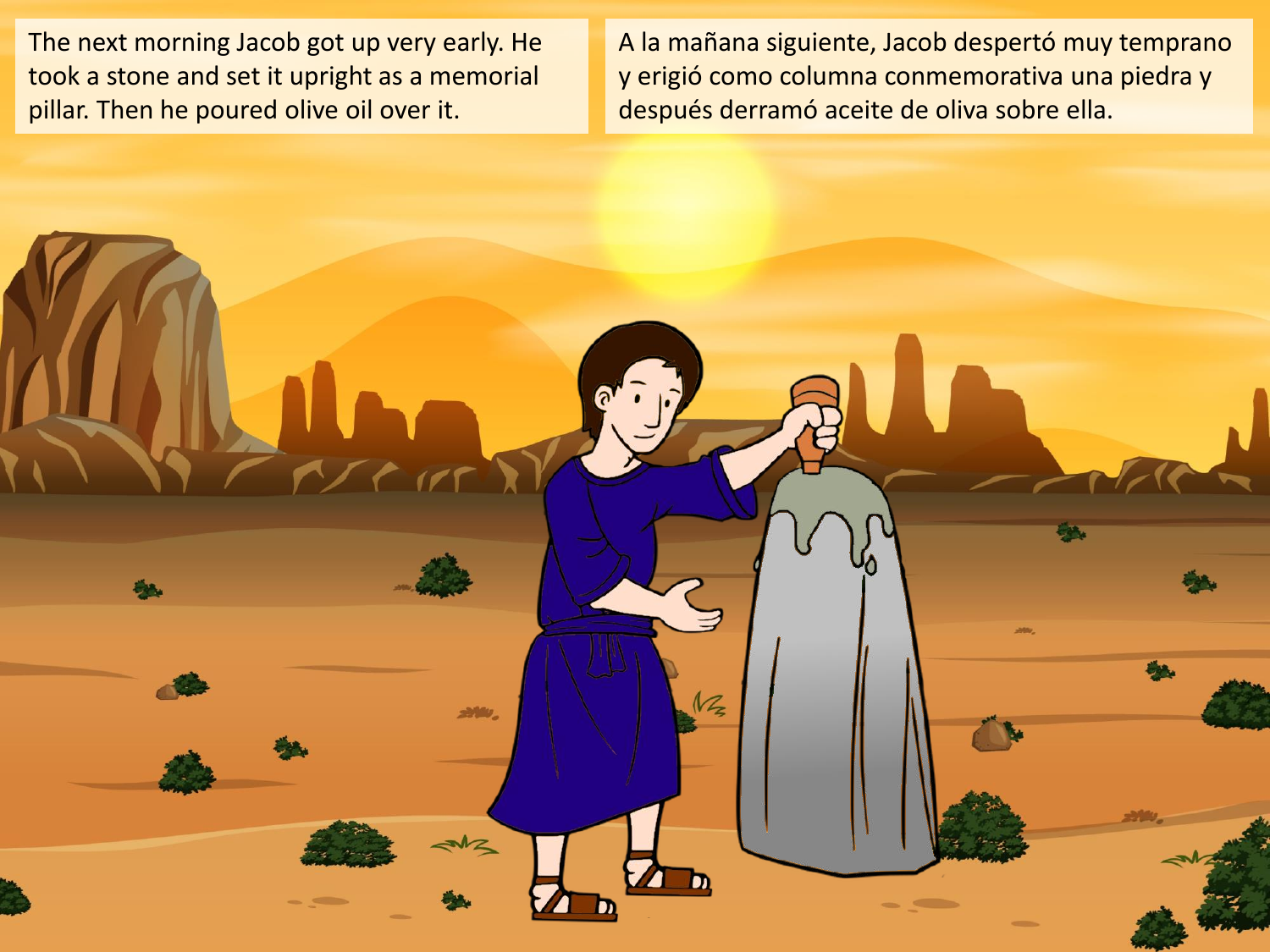Then Jacob made a promise. He said, "If God will be with me, and if he will protect me on this trip, and if he gives me food to eat and clothes to wear, —if he does all these things—then the LORD will be my God." Luego Jacob prometió: «Si Dios va a estar conmigo, me va a proteger en este viaje, me va a dar comida y vestido, entonces el Señor ciertamente será mi Dios».